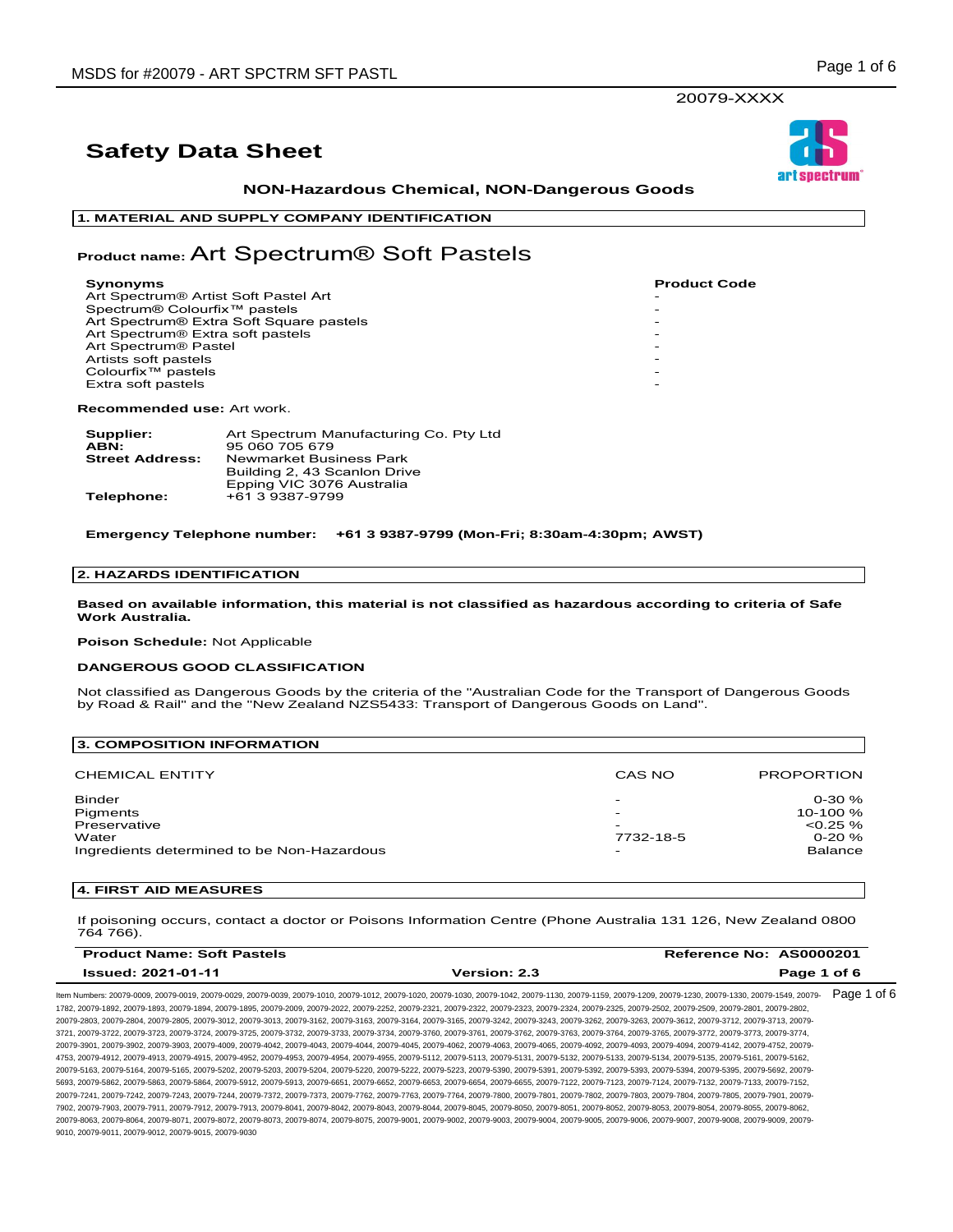

**Inhalation:** Remove victim from exposure - avoid becoming a casualty. Remove contaminated clothing and loosen remaining clothing. Allow patient to assume most comfortable position and keep warm. Keep at rest until fully recovered. Seek medical advice if effects persist.

**Skin Contact:** If skin or hair contact occurs, remove contaminated clothing and flush skin and hair with running water. If swelling, redness, blistering or irritation occurs seek medical assistance.

**Eye contact:** If in eyes wash out immediately with water. In all cases of eye contamination it is a sensible precaution to seek medical advice.

**Ingestion:** Rinse mouth with water. If swallowed, do NOT induce vomiting. Give a glass of water to drink. Never give anything by the mouth to an unconscious patient. If vomiting occurs give further water. Seek medical advice.

**Notes to physician:** Treat symptomatically.

#### **5. FIRE FIGHTING MEASURES**

**Hazchem Code:** Not applicable.

**Suitable extinguishing media:** If material is involved in a fire use water fog (or if unavailable fine water spray), alcohol resistant foam, standard foam, dry agent (carbon dioxide, dry chemical powder).

**Specific hazards:** Combustible material.

**Fire fighting further advice:** On burning or decomposing may emit toxic fumes. Fire fighters to wear selfcontained breathing apparatus and suitable protective clothing if risk of exposure to vapour or products of combustion or decomposition.

#### **6. ACCIDENTAL RELEASE MEASURES**

#### **SMALL SPILLS**

Wear protective equipment to prevent skin and eye contamination. Avoid inhalation of vapours or dust. Wipe up with absorbent (clean rag or paper towels). Collect and seal in properly labelled containers or drums for disposal.

#### **LARGE SPILLS**

Clear area of all unprotected personnel. Slippery when spilt. Avoid accidents, clean up immediately. Wear protective equipment to prevent skin and eye contamination and the inhalation of dust. Work up wind or increase ventilation. Cover with damp absorbent (inert material, sand or soil). Sweep or vacuum up, but avoid generating dust. Collect and seal in properly labelled containers or drums for disposal. If contamination of crops, sewers or waterways has occurred advise local emergency services.

#### **Dangerous Goods – Initial Emergency Response Guide No:** Not applicable

#### **7. HANDLING AND STORAGE**

**Handling:** Avoid eye contact and repeated or prolonged skin contact. Avoid inhalation of dust.

**Storage:** Store in a cool, dry, well-ventilated place and out of direct sunlight. Store away from foodstuffs. Store away from incompatible materials described in Section 10. Store away from sources of heat and/or ignition. Keep container standing upright. Keep containers closed when not in use - check regularly for spills.

#### **8. EXPOSURE CONTROLS / PERSONAL PROTECTION**

| <b>Product Name: Soft Pastels</b> |                     | Reference No: AS0000201 |
|-----------------------------------|---------------------|-------------------------|
| <b>Issued: 2021-01-11</b>         | <b>Version: 2.3</b> | Page 2 of 6             |
|                                   |                     | $D - - - - -$           |

ltem Numbers: 20079-0009, 20079-0019, 20079-0029, 20079-0039, 20079-1010, 20079-1012, 20079-1020, 20079-1030, 20079-1130, 20079-1130, 20079-1209, 20079-1230, 20079-1230, 20079-1330, 20079-1549, 20079-1 1782, 20079-1892, 20079-1893, 20079-1894, 20079-1895, 20079-2009, 20079-2022, 20079-2252, 20079-2321, 20079-2322, 20079-2323, 20079-2324, 20079-2325, 20079-2502, 20079-2509, 20079-2801, 20079-2802, 20079-2803, 20079-2804, 20079-2805, 20079-3012, 20079-3013, 20079-3162, 20079-3163, 20079-3164, 20079-3165, 20079-3242, 20079-3243, 20079-3262, 20079-3263, 20079-3612, 20079-3712, 20079-3713, 20079- 3721, 20079-3722, 20079-3723, 20079-3724, 20079-3725, 20079-3732, 20079-3733, 20079-3734, 20079-3760, 20079-3761, 20079-3762, 20079-3763, 20079-3764, 20079-3765, 20079-3772, 20079-3773, 20079-3774, 20079-3901, 20079-3902, 20079-3903, 20079-4009, 20079-4042, 20079-4043, 20079-4044, 20079-4045, 20079-4062, 20079-4063, 20079-4065, 20079-4092, 20079-4093, 20079-4094, 20079-4142, 20079-4752, 20079- 4753, 20079-4912, 20079-4913, 20079-4915, 20079-4952, 20079-4953, 20079-4954, 20079-4955, 20079-5112, 20079-5113, 20079-5131, 20079-5132, 20079-5133, 20079-5134, 20079-5135, 20079-5161, 20079-5162, 20079-5163, 20079-5164, 20079-5165, 20079-5202, 20079-5203, 20079-5204, 20079-5220, 20079-5222, 20079-5223, 20079-5390, 20079-5391, 20079-5392, 20079-5393, 20079-5394, 20079-5395, 20079-5692, 20079- 5693, 20079-5862, 20079-5863, 20079-5864, 20079-5912, 20079-5913, 20079-6651, 20079-6652, 20079-6653, 20079-6654, 20079-6655, 20079-7122, 20079-7123, 20079-7124, 20079-7132, 20079-7133, 20079-7152, 20079-7241, 20079-7242, 20079-7243, 20079-7244, 20079-7372, 20079-7373, 20079-7762, 20079-7763, 20079-7764, 20079-7800, 20079-7801, 20079-7802, 20079-7803, 20079-7804, 20079-7805, 20079-7901, 20079- 7902, 20079-7903, 20079-7911, 20079-7912, 20079-7913, 20079-8041, 20079-8042, 20079-8043, 20079-8044, 20079-8045, 20079-8050, 20079-8051, 20079-8052, 20079-8053, 20079-8054, 20079-8055, 20079-8062, 20079-8063, 20079-8064, 20079-8071, 20079-8072, 20079-8073, 20079-8074, 20079-8075, 20079-9001, 20079-9002, 20079-9003, 20079-9004, 20079-9005, 20079-9006, 20079-9007, 20079-9008, 20079-9009, 20079- 9010, 20079-9011, 20079-9012, 20079-9015, 20079-9030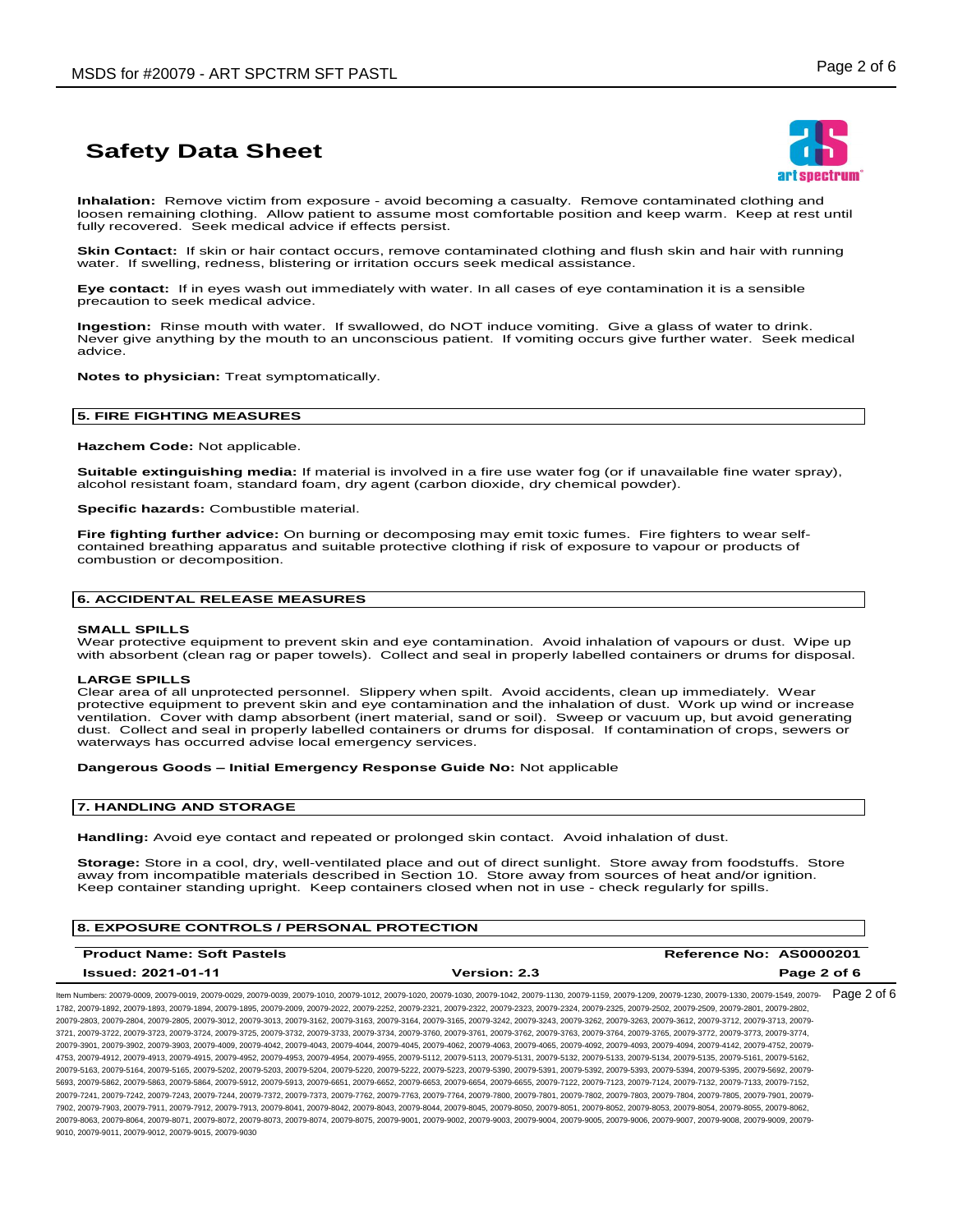

**National occupational exposure limits:** No value assigned for this specific material by Safe Work Australia.

**Biological Limit Values:** As per the "National Model Regulations for the Control of Workplace Hazardous Substances (Safe Work Australia)" the ingredients in this material do not have a Biological Limit Allocated.

**National occupational exposure limits:** Natural ventilation should be adequate under normal use conditions..

**Personal Protection Equipment:** SAFETY SHOES, OVERALLS, GLOVES.

Wear safety shoes, overalls, gloves. Available information suggests that gloves made from nitrile rubber should<br>be suitable for intermittent contact. However, due to variations in glove construction and local conditions, should make a final assessment. Always wash hands before smoking, eating, drinking or using the toilet. Wash contaminated clothing and other protective equipment before storing or re-using.

**Hygiene measures:** Keep away from food, drink and animal feeding stuffs. When using do not eat, drink or smoke. Wash hands prior to eating, drinking or smoking. Avoid contact with clothing. Avoid eye contact and repeated or prolonged skin contact. Avoid inhalation of dust. Ensure that eyewash stations and safety showers are close to the workstation location.

#### **9. PHYSICAL AND CHEMICAL PROPERTIES**

**Form:** Solid **Colour:** Coloured **Odour:** Odourless

**Solubility:**<br> **Soluble in water**<br> **Specific Gravity (20 °C):**<br> **Soluble 1.3 - 2.2**<br> **Soluble 1.3 - 2.2 Specific Gravity (20 °C):** 1.3 -<br>**Density:** N Av **Density:** N Av **Relative Vapour Density (air=1):** N App **Vapour Pressure (20 °C):** N App **Flash Point (°C):**  $\overrightarrow{A}$  N Apple **11 Apple 11 Apple 11 Apple 11 Apple 11 Apple 11 Apple 11 Apple 11 Apple 11 Apple 11 Apple 11 Apple 11 Apple 11 Apple 11 Apple 11 Apple 11 Apple 11 Apple 11 Apple 11 Apple 11 Apple 11 A Flammability Limits (%):** N Av **Autoignition Temperature (°C):** N Av **Melting Point/Range (°C):** N Av **Boiling Point/Range (°C):** N Av **pH:** N Av **Viscosity:** NAPP **The Viscosity:** N App<br> **Total VOC (g/Litre):** N Av N Av

(Typical values only - consult specification sheet)  $N Av = Not available, N App = Not applicable$ 

#### **10. STABILITY AND REACTIVITY**

**Chemical stability:** This material is thermally stable when stored and used as directed.

**Conditions to avoid:** Elevated temperatures and sources of ignition.

**Incompatible materials:** Oxidising agents.

**Hazardous decomposition products:** Oxides of carbon and nitrogen, smoke and other toxic fumes.

**Hazardous reactions:** No known hazardous reactions.

| <b>11. TOXICOLOGICAL INFORMATION</b> |                     |                         |
|--------------------------------------|---------------------|-------------------------|
| <b>Product Name: Soft Pastels</b>    |                     | Reference No: AS0000201 |
| Issued: 2021-01-11                   | <b>Version: 2.3</b> | Page 3 of 6             |
|                                      |                     |                         |

ltem Numbers: 20079-0009, 20079-0019, 20079-0029, 20079-0039, 20079-1010, 20079-1012, 20079-1020, 20079-1030, 20079-1130, 20079-1130, 20079-1209, 20079-1230, 20079-1230, 20079-1330, 20079-1549, 20079-1 1782, 20079-1892, 20079-1893, 20079-1894, 20079-1895, 20079-2009, 20079-2022, 20079-2252, 20079-2321, 20079-2322, 20079-2323, 20079-2324, 20079-2325, 20079-2502, 20079-2509, 20079-2801, 20079-2802, 20079-2803, 20079-2804, 20079-2805, 20079-3012, 20079-3013, 20079-3162, 20079-3163, 20079-3164, 20079-3165, 20079-3242, 20079-3243, 20079-3262, 20079-3263, 20079-3612, 20079-3712, 20079-3713, 20079- 3721, 20079-3722, 20079-3723, 20079-3724, 20079-3725, 20079-3732, 20079-3733, 20079-3734, 20079-3760, 20079-3761, 20079-3762, 20079-3763, 20079-3764, 20079-3765, 20079-3772, 20079-3773, 20079-3774, 20079-3901, 20079-3902, 20079-3903, 20079-4009, 20079-4042, 20079-4043, 20079-4044, 20079-4045, 20079-4062, 20079-4063, 20079-4065, 20079-4092, 20079-4093, 20079-4094, 20079-4142, 20079-4752, 20079- 4753, 20079-4912, 20079-4913, 20079-4915, 20079-4952, 20079-4953, 20079-4954, 20079-4955, 20079-5112, 20079-5113, 20079-5131, 20079-5132, 20079-5133, 20079-5134, 20079-5135, 20079-5161, 20079-5162, 20079-5163, 20079-5164, 20079-5165, 20079-5202, 20079-5203, 20079-5204, 20079-5220, 20079-5222, 20079-5223, 20079-5390, 20079-5391, 20079-5392, 20079-5393, 20079-5394, 20079-5395, 20079-5692, 20079- 5693, 20079-5862, 20079-5863, 20079-5864, 20079-5912, 20079-5913, 20079-6651, 20079-6652, 20079-6653, 20079-6654, 20079-6655, 20079-7122, 20079-7123, 20079-7124, 20079-7132, 20079-7133, 20079-7152, 20079-7241, 20079-7242, 20079-7243, 20079-7244, 20079-7372, 20079-7373, 20079-7762, 20079-7763, 20079-7764, 20079-7800, 20079-7801, 20079-7802, 20079-7803, 20079-7804, 20079-7805, 20079-7901, 20079- 7902, 20079-7903, 20079-7911, 20079-7912, 20079-7913, 20079-8041, 20079-8042, 20079-8043, 20079-8044, 20079-8045, 20079-8050, 20079-8051, 20079-8052, 20079-8053, 20079-8054, 20079-8055, 20079-8062, 20079-8063, 20079-8064, 20079-8071, 20079-8072, 20079-8073, 20079-8074, 20079-8075, 20079-9001, 20079-9002, 20079-9003, 20079-9004, 20079-9005, 20079-9006, 20079-9007, 20079-9008, 20079-9009, 20079- 9010, 20079-9011, 20079-9012, 20079-9015, 20079-9030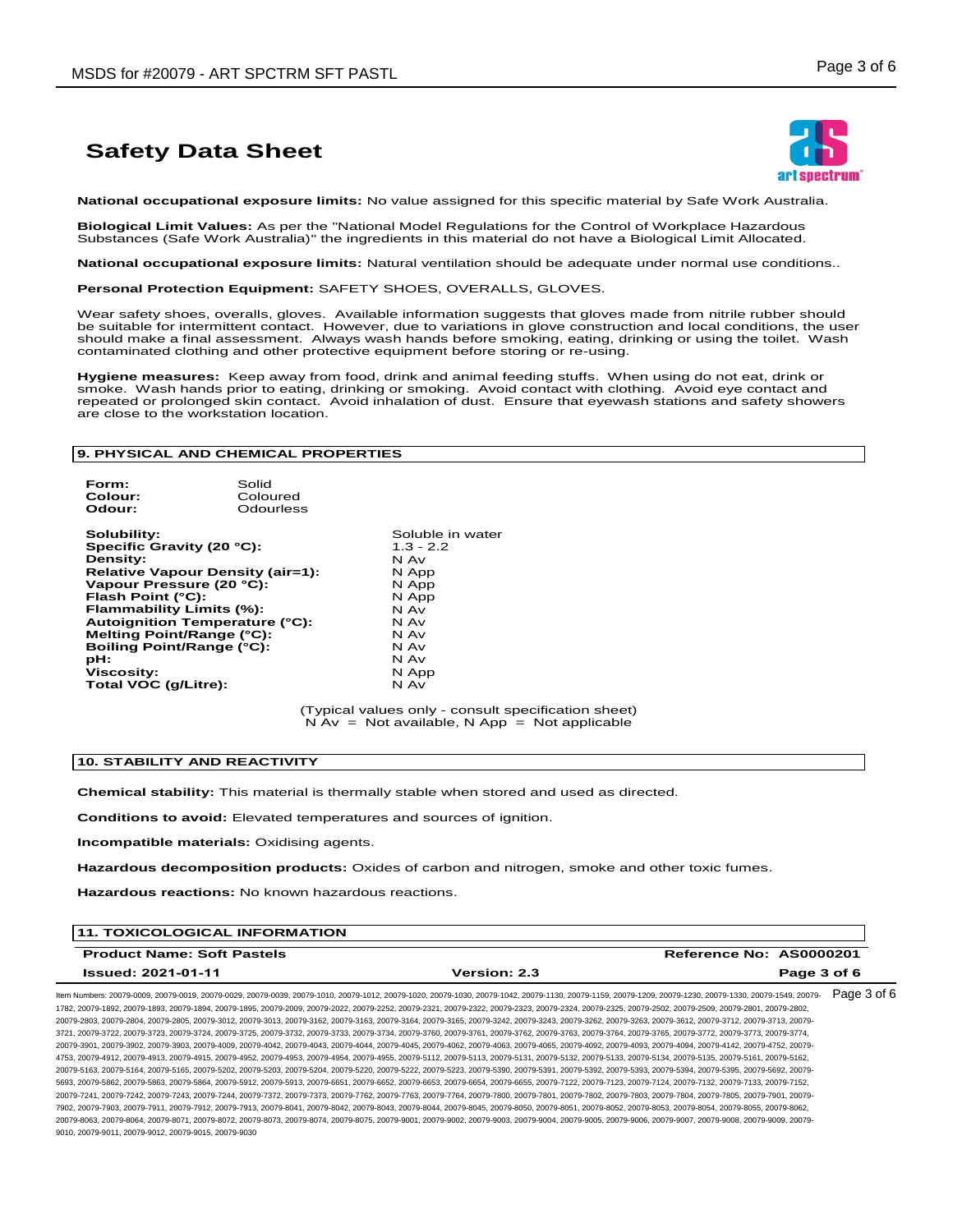

No adverse health effects expected if the product is handled in accordance with this Safety Data Sheet and the product label. Symptoms or effects that may arise if the product is mishandled and overexposure occurs are:

#### **Acute Effects**

**Inhalation:** Material may be an irritant to mucous membranes and respiratory tract.

**Skin contact:** Contact with skin may result in irritation.

**Ingestion:** Swallowing can result in nausea, vomiting and irritation of the gastrointestinal tract.

**Eye contact:** May be an eye irritant. Exposure to the dust may cause discomfort due to particulate nature. May cause physical irritation to the eyes.

#### **Acute toxicity**

**Inhalation:** This material has been classified as non-hazardous. Acute toxicity estimate (based on ingredients): >5 mg/L

**Skin contact:** This material has been classified as non-hazardous. Acute toxicity estimate (based on ingredients): >2,000 mg/Kg

**Ingestion:** This material has been classified as non-hazardous. Acute toxicity estimate (based on ingredients): >2,000 mg/Kg

**Corrosion/Irritancy:** Eye: this material has been classified as not corrosive or irritating to eyes. Skin: this material has been classified as not corrosive or irritating to skin.

**Sensitisation:** Inhalation: this material has been classified as not a respiratory sensitiser. Skin: this material has been classified as not a skin sensitiser.

**Aspiration hazard:** This material has been classified as non-hazardous.

**Specific target organ toxicity (single exposure):** This material has been classified as non-hazardous.

#### **Chronic Toxicity**

**Mutagenicity:** This material has been classified as non-hazardous.

**Carcinogenicity:** This material has been classified as non-hazardous.

**Reproductive toxicity (including via lactation):** This material has been classified as non-hazardous.

**Specific target organ toxicity (repeat exposure):** This material has been classified as non-hazardous.

#### **12. ECOLOGICAL INFORMATION**

Avoid contaminating waterways.

**Acute aquatic hazard:** This material has been classified as non-hazardous. Acute toxicity estimate (based on ingredients): >100 mg/L

**Long-term aquatic hazard:** This material has been classified as non-hazardous. Non-rapidly or rapidly degradable substance for which there are adequate chronic toxicity data available OR in the absence of chronic toxicity data, Acute toxicity estimate (based on ingredients): >100 mg/L, where the substance is not rapidly degradable and/or BCF  $<$  500 and/or log  $K_{ow}$   $<$  4.

**Ecotoxicity:** No information available.

| <b>Product Name: Soft Pastels</b> |                     | Reference No: AS0000201 |
|-----------------------------------|---------------------|-------------------------|
| <b>Issued: 2021-01-11</b>         | <b>Version: 2.3</b> | Page 4 of 6             |

ltem Numbers: 20079-0009, 20079-0019, 20079-0029, 20079-0039, 20079-1010, 20079-1012, 20079-1020, 20079-1030, 20079-1130, 20079-1130, 20079-1209, 20079-1230, 20079-1230, 20079-1330, 20079-1549, 20079-1649, 20079-1230, 2007 1782, 20079-1892, 20079-1893, 20079-1894, 20079-1895, 20079-2009, 20079-2022, 20079-2252, 20079-2321, 20079-2322, 20079-2323, 20079-2324, 20079-2325, 20079-2502, 20079-2509, 20079-2801, 20079-2802, 20079-2803, 20079-2804, 20079-2805, 20079-3012, 20079-3013, 20079-3162, 20079-3163, 20079-3164, 20079-3165, 20079-3242, 20079-3243, 20079-3262, 20079-3263, 20079-3612, 20079-3712, 20079-3713, 20079- 3721, 20079-3722, 20079-3723, 20079-3724, 20079-3725, 20079-3732, 20079-3733, 20079-3734, 20079-3760, 20079-3761, 20079-3762, 20079-3763, 20079-3764, 20079-3765, 20079-3772, 20079-3773, 20079-3774, 20079-3901, 20079-3902, 20079-3903, 20079-4009, 20079-4042, 20079-4043, 20079-4044, 20079-4045, 20079-4062, 20079-4063, 20079-4065, 20079-4092, 20079-4093, 20079-4094, 20079-4142, 20079-4752, 20079- 4753, 20079-4912, 20079-4913, 20079-4915, 20079-4952, 20079-4953, 20079-4954, 20079-4955, 20079-5112, 20079-5113, 20079-5131, 20079-5132, 20079-5133, 20079-5134, 20079-5135, 20079-5161, 20079-5162, 20079-5163, 20079-5164, 20079-5165, 20079-5202, 20079-5203, 20079-5204, 20079-5220, 20079-5222, 20079-5223, 20079-5390, 20079-5391, 20079-5392, 20079-5393, 20079-5394, 20079-5395, 20079-5692, 20079- 5693, 20079-5862, 20079-5863, 20079-5864, 20079-5912, 20079-5913, 20079-6651, 20079-6652, 20079-6653, 20079-6654, 20079-6655, 20079-7122, 20079-7123, 20079-7124, 20079-7132, 20079-7133, 20079-7152, 20079-7241, 20079-7242, 20079-7243, 20079-7244, 20079-7372, 20079-7373, 20079-7762, 20079-7763, 20079-7764, 20079-7800, 20079-7801, 20079-7802, 20079-7803, 20079-7804, 20079-7805, 20079-7901, 20079- 7902, 20079-7903, 20079-7911, 20079-7912, 20079-7913, 20079-8041, 20079-8042, 20079-8043, 20079-8044, 20079-8045, 20079-8050, 20079-8051, 20079-8052, 20079-8053, 20079-8054, 20079-8055, 20079-8062, 20079-8063, 20079-8064, 20079-8071, 20079-8072, 20079-8073, 20079-8074, 20079-8075, 20079-9001, 20079-9002, 20079-9003, 20079-9004, 20079-9005, 20079-9006, 20079-9007, 20079-9008, 20079-9009, 20079- 9010, 20079-9011, 20079-9012, 20079-9015, 20079-9030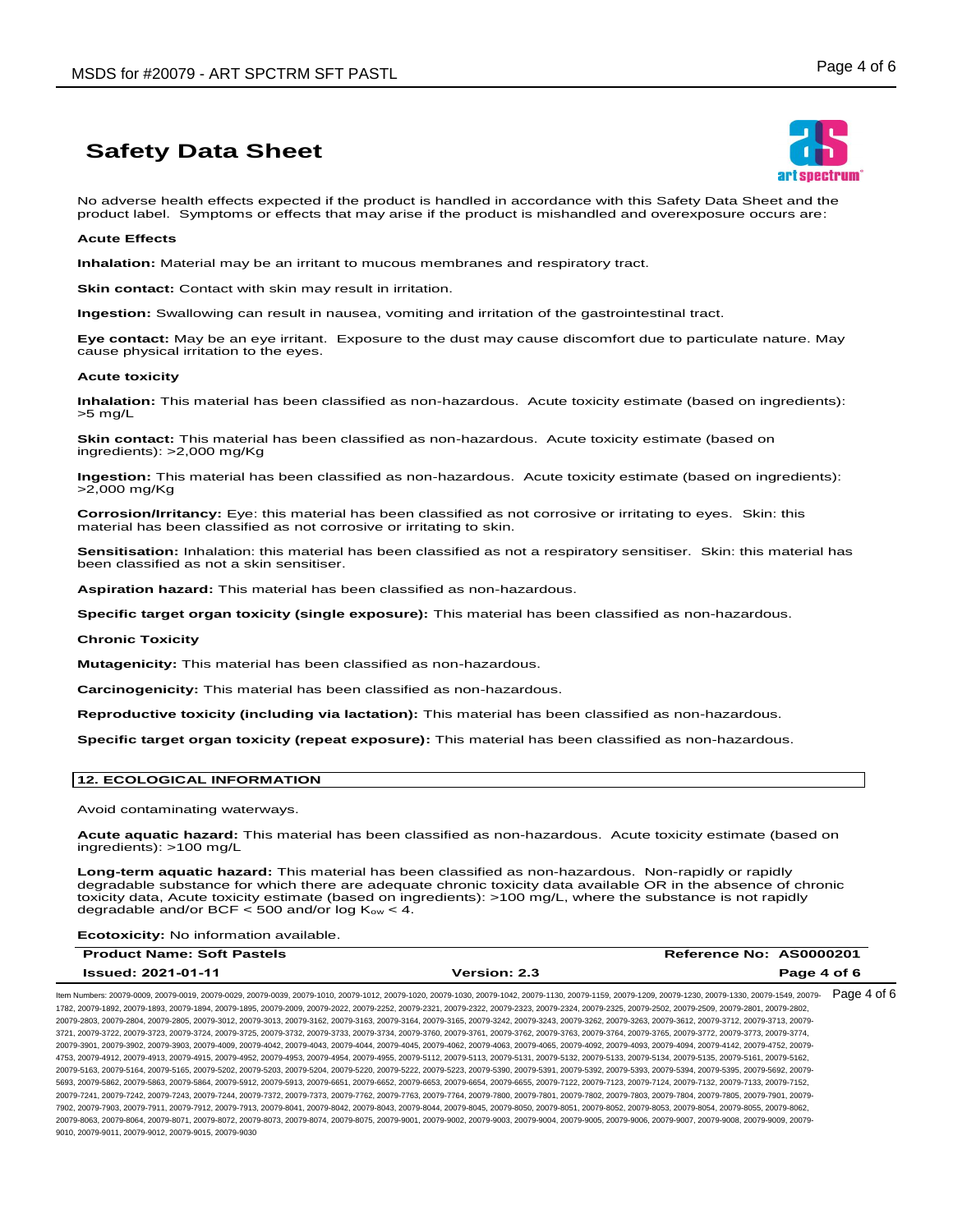

**Persistence and degradability:** No information available.

**Bioaccumulative potential:** No information available.

**Mobility:** No information available.

#### **13. DISPOSAL CONSIDERATIONS**

Persons conducting disposal, recycling or reclamation activities should ensure that appropriate personal protection equipment is used, see "Section 8. Exposure Controls and Personal Protection" of this SDS.

If possible material and its container should be recycled. If material or container cannot be recycled, dispose in accordance with local, regional, national and international Regulations.

#### **14. TRANSPORT INFORMATION**

#### **ROAD AND RAIL TRANSPORT**

Not classified as Dangerous Goods by the criteria of the "Australian Code for the Transport of Dangerous Goods by Road & Rail" and the "New Zealand NZS5433: Transport of Dangerous Goods on Land".

#### **MARINE TRANSPORT**

Not classified as Dangerous Goods by the criteria of the International Maritime Dangerous Goods Code (IMDG Code) for transport by sea.

#### **AIR TRANSPORT**

Not classified as Dangerous Goods by the criteria of the International Air Transport Association (IATA) Dangerous Goods Regulations for transport by air.

#### **15. REGULATORY INFORMATION**

#### **This material is not subject to the following international agreements:**

Montreal Protocol (Ozone depleting substances)

The Stockholm Convention (Persistent Organic Pollutants) The Rotterdam Convention (Prior Informed Consent)

Basel Convention (Hazardous Waste)

International Convention for the Prevention of Pollution from Ships (MARPOL)

#### **This material/constituent(s) is covered by the following requirements:**

• All components of this product are listed on or exempt from the Australian Inventory of Chemical Substances (AICS).

#### **16. OTHER INFORMATION**

Reason for issue: Revised

This information was prepared in good faith from the best information available at the time of issue. It is based on the present level of research and to this extent we believe it is accurate. However, no guarantee of accuracy is made or implied and since conditions of use are beyond our control, all information relevant to usage is offered without warranty. The manufacturer will not be held responsible for any unauthorised use of this information or for any modified or altered versions.

If you are an employer it is your duty to tell your employees, and any others that may be affected, of any hazards described in this sheet and of any precautions that should be taken.

| <b>Product Name: Soft Pastels</b> |                     | Reference No: AS0000201 |
|-----------------------------------|---------------------|-------------------------|
| <b>Issued: 2021-01-11</b>         | <b>Version: 2.3</b> | Page 5 of 6             |
|                                   |                     |                         |

ltem Numbers: 20079-0009, 20079-0019, 20079-0029, 20079-0039, 20079-1010, 20079-1012, 20079-1020, 20079-1030, 20079-1130, 20079-1130, 20079-1209, 20079-1230, 20079-1230, 20079-1330, 20079-1549, 20079-1649, 20079-1230, 2007 1782, 20079-1892, 20079-1893, 20079-1894, 20079-1895, 20079-2009, 20079-2022, 20079-2252, 20079-2321, 20079-2322, 20079-2323, 20079-2324, 20079-2325, 20079-2502, 20079-2509, 20079-2801, 20079-2802, 20079-2803, 20079-2804, 20079-2805, 20079-3012, 20079-3013, 20079-3162, 20079-3163, 20079-3164, 20079-3165, 20079-3242, 20079-3243, 20079-3262, 20079-3263, 20079-3612, 20079-3712, 20079-3713, 20079- 3721, 20079-3722, 20079-3723, 20079-3724, 20079-3725, 20079-3732, 20079-3733, 20079-3734, 20079-3760, 20079-3761, 20079-3762, 20079-3763, 20079-3764, 20079-3765, 20079-3772, 20079-3773, 20079-3774, 20079-3901, 20079-3902, 20079-3903, 20079-4009, 20079-4042, 20079-4043, 20079-4044, 20079-4045, 20079-4062, 20079-4063, 20079-4065, 20079-4092, 20079-4093, 20079-4094, 20079-4142, 20079-4752, 20079- 4753, 20079-4912, 20079-4913, 20079-4915, 20079-4952, 20079-4953, 20079-4954, 20079-4955, 20079-5112, 20079-5113, 20079-5131, 20079-5132, 20079-5133, 20079-5134, 20079-5135, 20079-5161, 20079-5162, 20079-5163, 20079-5164, 20079-5165, 20079-5202, 20079-5203, 20079-5204, 20079-5220, 20079-5222, 20079-5223, 20079-5390, 20079-5391, 20079-5392, 20079-5393, 20079-5394, 20079-5395, 20079-5692, 20079- 5693, 20079-5862, 20079-5863, 20079-5864, 20079-5912, 20079-5913, 20079-6651, 20079-6652, 20079-6653, 20079-6654, 20079-6655, 20079-7122, 20079-7123, 20079-7124, 20079-7132, 20079-7133, 20079-7152, 20079-7241, 20079-7242, 20079-7243, 20079-7244, 20079-7372, 20079-7373, 20079-7762, 20079-7763, 20079-7764, 20079-7800, 20079-7801, 20079-7802, 20079-7803, 20079-7804, 20079-7805, 20079-7901, 20079- 7902, 20079-7903, 20079-7911, 20079-7912, 20079-7913, 20079-8041, 20079-8042, 20079-8043, 20079-8044, 20079-8045, 20079-8050, 20079-8051, 20079-8052, 20079-8053, 20079-8054, 20079-8055, 20079-8062, 20079-8063, 20079-8064, 20079-8071, 20079-8072, 20079-8073, 20079-8074, 20079-8075, 20079-9001, 20079-9002, 20079-9003, 20079-9004, 20079-9005, 20079-9006, 20079-9007, 20079-9008, 20079-9009, 20079- 9010, 20079-9011, 20079-9012, 20079-9015, 20079-9030